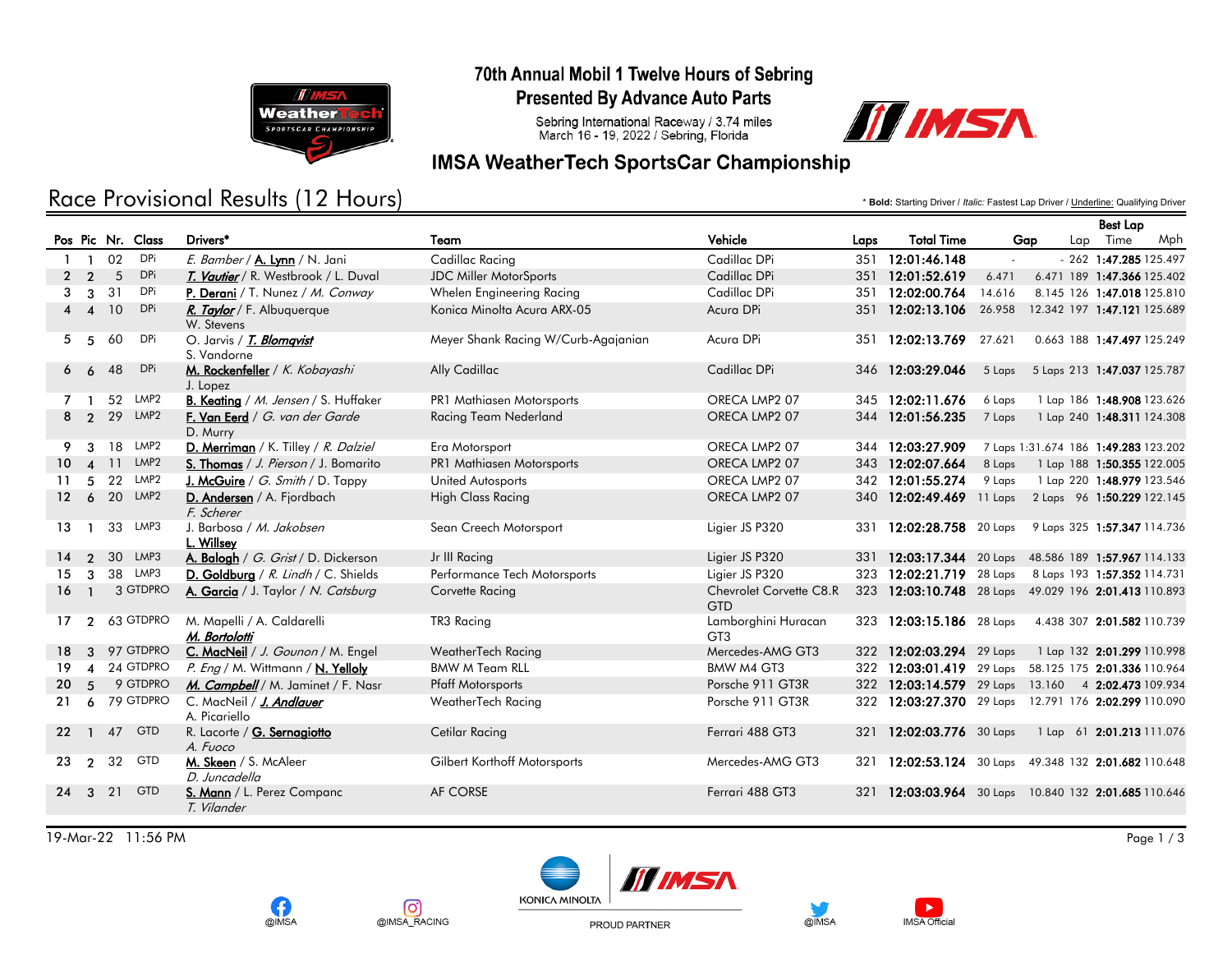

### 70th Annual Mobil 1 Twelve Hours of Sebring

**Presented By Advance Auto Parts** 

Sebring International Raceway / 3.74 miles<br>March 16 - 19, 2022 / Sebring, Florida

## **IMSA WeatherTech SportsCar Championship**

# Race Provisional Results (12 Hours)

\* **Bold:** Starting Driver / *Italic:* Fastest Lap Driver / Underline: Qualifying Driver

III IMSA

|    |                 |              |                   |                                                  |                                  |                                         |      |                          |             | <b>Best Lap</b>                                        |
|----|-----------------|--------------|-------------------|--------------------------------------------------|----------------------------------|-----------------------------------------|------|--------------------------|-------------|--------------------------------------------------------|
|    |                 |              | Pos Pic Nr. Class | Drivers <sup>*</sup>                             | Team                             | Vehicle                                 | Laps | <b>Total Time</b>        | Gap         | Lap Time<br>Mph                                        |
| 25 |                 |              | 4 96 GTD          | R. Foley / B. Auberlen / M. Dinan                | Turner Motorsport                | BMW M4 GT3                              |      |                          |             | 321 12:03:39.495 30 Laps 35.531 89 2:01.542 110.776    |
|    |                 |              | 26 7 14 GTDPRO    | J. Hawksworth / B. Barnicoat<br>A. Telitz        | VasserSullivan                   | Lexus RC F GT3                          |      | 320 11:57:54.330         | Not Running | 133 2:01.505 110.809                                   |
| 27 |                 |              | 8 93 GTDPRO       | A. Harrison / <i>K. Marcelli</i> / T. Long       | Racers Edge Motorsports with WTR | Acura NSX GT3                           |      |                          |             | 320 12:02:52.784 31 Laps 4:58.454 7 2:02.472 109.935   |
| 28 |                 |              | 5 70 GTD          | <b>B.</b> Iribe / O. Millroy / J. Pepper         | inception racing                 | McLaren 720S GT3                        |      | 320 12:02:58.896 31 Laps |             | 6.112 174 2:01.788 110.552                             |
| 29 | 6               | 44           | <b>GTD</b>        | <b>J. Potter</b> / A. Lally / S. Pumpelly        | Magnus Racing                    | Aston Martin Vantage<br>GT3             |      | 319 12:02:55.477 32 Laps |             | 1 Lap 173 2:02.566 109.850                             |
| 30 |                 |              | 4 13 LMP3         | O. Fidani / K. Wittmer / L. Kern                 | <b>AWA</b>                       | Duqueine D08                            |      | 319 12:03:00.500 32 Laps |             | 5.023 92 1:58.970 113.171                              |
| 31 | 9               |              | 62 GTDPRO         | D. Serra / D. Rigon / E. Cheever                 | Risi Competizione                | Ferrari 488 GT3                         |      | 318 12:02:17.049         | 33 Laps     | 1 Lap 126 2:01.399 110.906                             |
|    |                 |              | 32 7 12 GTD       | F. Montecalvo / S. Andrews<br>R. Heistand        | VasserSullivan                   | Lexus RC F GT3                          |      | 318 12:02:22.583 33 Laps |             | 5.534 220 2:02.518 109.893                             |
| 33 | 8               | 99           | <b>GTD</b>        | R. Ferriol / K. Legge / S. Wilson                | <b>Team Hardpoint</b>            | Porsche 911 GT3R                        |      |                          |             | 318 12:02:53.536 33 Laps 30.953 135 2:03.603 108.929   |
| 34 | $5\overline{)}$ | 54           | LMP3              | J. Bennett / C. Braun / G. Kurtz                 | <b>CORE Autosport</b>            | Ligier JS P320                          |      |                          |             | 308 12:02:04.503 43 Laps 10 Laps 76 1:57.760 114.333   |
| 35 | $\overline{7}$  | 01           | <b>DPi</b>        | R. van der Zande / S. Bourdais<br>R. Hunter-Reay | Cadillac Racing                  | Cadillac DPi                            |      | 307 12:02:10.727 44 Laps |             | 1 Lap 216 1:47.629 125.096                             |
| 36 | 9               | 28           | <b>GTD</b>        | M. de Quesada / D. Morad<br>M. Goetz             | Alegra Motorsports               | Mercedes-AMG GT3                        |      | 306 12:02:16.575 45 Laps |             | 1 Lap 118 2:01.856 110.490                             |
|    | 37 10           | 16           | <b>GTD</b>        | R. Hardwick / Z. Robichon<br>J. Heylen           | Wright Motorsports               | Porsche 911 GT3R                        |      | 305 12:02:07.805 46 Laps |             | 1 Lap 177 2:02.253 110.132                             |
|    | 3811            | 66           | <b>GTD</b>        | K. Simpson / T. Bechtolsheimer<br>M. Farnbacher  | <b>Gradient Racing</b>           | Acura NSX GT3                           | 305  | 12:02:08.395 46 Laps     |             | 0.590 90 2:01.976 110.382                              |
|    | 39 12 57        |              | <b>GTD</b>        | R. Ward / P. Ellis / M. Dienst                   | Winward Racing                   | Mercedes-AMG GT3                        |      |                          |             | 287 12:02:31.324 64 Laps 18 Laps 70 2:01.841 110.504   |
|    | 40 13 39        |              | <b>GTD</b>        | R. Megennis / $C.$ Lewis<br>J. Westphal          | CarBahn with Peregrine Racing    | Lamborghini Huracan<br>GT <sub>3</sub>  |      |                          |             | 287 12:03:33.051 64 Laps 1:01.727 208 2:02.723 109.710 |
|    | 41 14           | 59           | <b>GTD</b>        | J. Miller / P. Gallagher / P. Holton             | Crucial Motorsports              | McLaren 720S GT3                        |      | 276 11:15:45.247         | Not Running | 32 2:02.720 109.712                                    |
| 42 | 6               | 40           | LMP3              | M. Hanratty / T. Archer / J. Vance               | FastMD Racing                    | Duqueine D08                            |      |                          |             | 262 12:01:53.094 89 Laps 14 Laps 11 2:00.434 111.795   |
|    | 43 15           | 27           | <b>GTD</b>        | R. De Angelis / <i>I. James</i><br>T. Gamble     | Heart of Racing Team             | Aston Martin Vantage<br>GT <sub>3</sub> |      |                          |             | 256 12:02:45.710 95 Laps 6 Laps 135 2:01.961 110.395   |
|    | 44 16           | $\mathbf{1}$ | <b>GTD</b>        | B. Sellers / M. Snow / E. Johansson              | Paul Miller Racing               | <b>BMW M4 GT3</b>                       |      |                          |             | 256 12:03:45.641 95 Laps 59.931 158 2:01.723 110.611   |
|    |                 |              | 45 10 25 GTDPRO   | C. De Phillippi / J. Edwards<br>A. Farfus        | <b>BMW M Team RLL</b>            | BMW M4 GT3                              |      |                          |             | 246 12:02:21.527 105 Laps 10 Laps 33 2:01.742 110.594  |
| 46 |                 |              | 7 74 LMP3         | G. Robinson / F. Fraga<br>K. van Berlo           | <b>Riley Motorsports</b>         | Ligier JS P320                          | 232  | 9:06:53.343              | Not Running | 94 1:57.805 114.290                                    |
|    | 47 11           |              | 23 GTDPRO         | R. Gunn / A. Riberas / M. Martin                 | Heart of Racing Team             | Aston Martin Vantage<br>GT <sub>3</sub> |      | 230 11:21:54.594         | Not Running | 18 2:02.312 110.078                                    |

19-Mar-22 11:56 PM Page 2 / 3







PROUD PARTNER